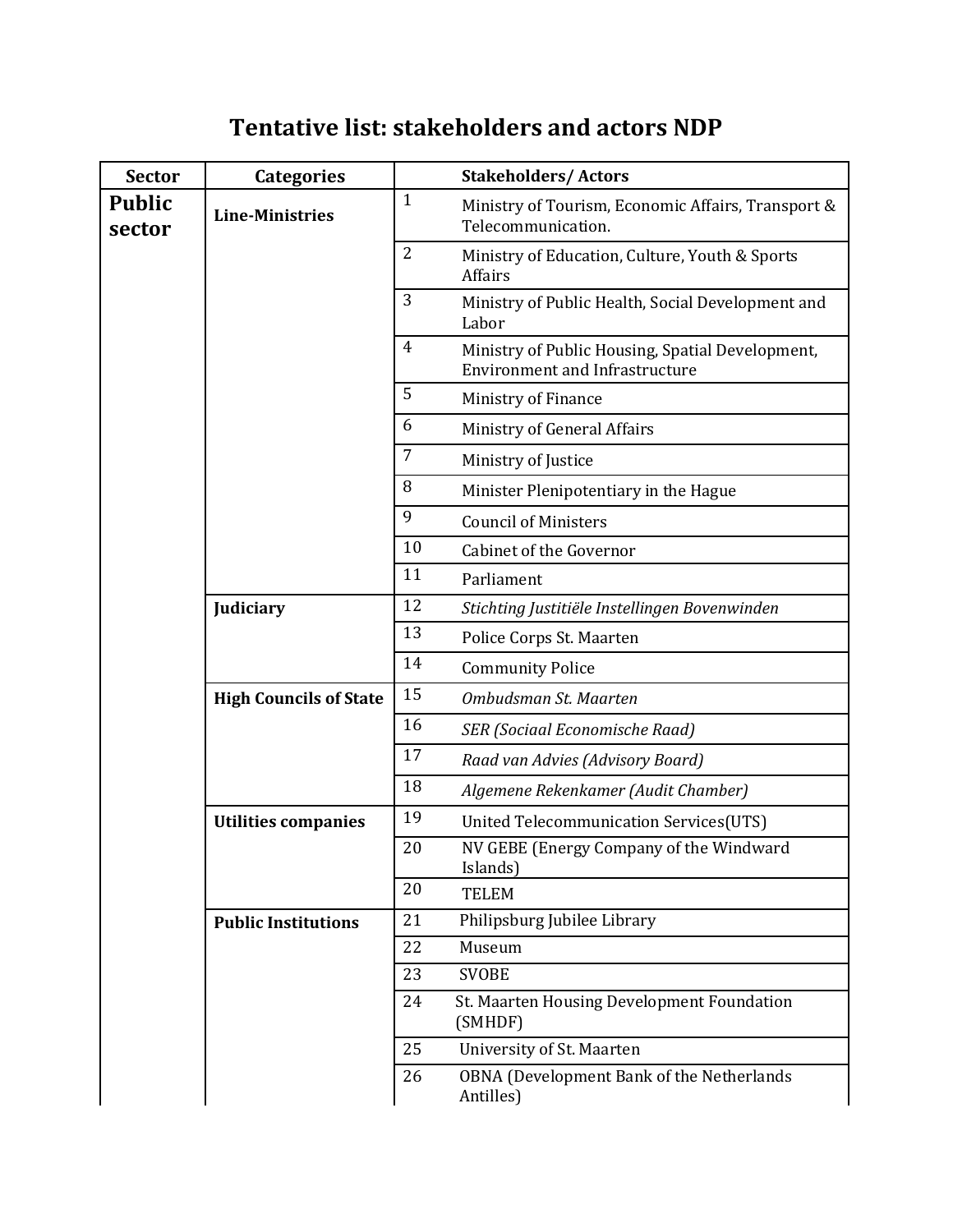|                        |                                                                         | 27 | St. Maarten United Ministerial Foundation                                                    |
|------------------------|-------------------------------------------------------------------------|----|----------------------------------------------------------------------------------------------|
|                        |                                                                         | 28 | St. Maarten Council of Churches                                                              |
|                        |                                                                         | 29 | APNA/APSXM: St. Maarten Pension Fund                                                         |
|                        |                                                                         | 30 | <b>St. Maarten AIDS Foundation</b>                                                           |
|                        |                                                                         | 30 | AIDS/HIV Management Team                                                                     |
|                        | <b>Donor Organizations</b><br>& International<br><b>Observer Groups</b> | 31 | College Financieel Toezicht (Cft) (College for<br><b>Financial Supervision)</b>              |
|                        |                                                                         | 32 | EU (European Union) - Relations                                                              |
|                        |                                                                         | 33 | <b>USONA</b> (Executing Agency for Development Funds<br>Netherlands Antilles)                |
|                        |                                                                         | 34 | <b>UN</b> (United Nations)                                                                   |
|                        |                                                                         | 35 | UNICEF (United Nations International Children and<br><b>Education Fund)</b>                  |
|                        |                                                                         | 36 | <b>UNDP</b> (United Nations Development Program)                                             |
|                        |                                                                         | 37 | <b>UNESCO</b> (United Nations Education Scientific and<br>Cultural Organization)-St. Maarten |
|                        |                                                                         | 38 | <b>CARICAD</b> (Caribbean Centre for Development<br>Administration)                          |
|                        |                                                                         | 39 | <b>CARICOM</b> (Caribbean Community)                                                         |
| <b>Civil</b><br>sector | NGO-Umbrella &<br><b>Funding</b><br><b>Organizations</b>                | 40 | SUNfed (St. Maarten United NGO Federation)                                                   |
|                        |                                                                         | 41 | Jena Fonds (youth fund NA)                                                                   |
|                        |                                                                         | 42 | <b>NGO Platform Foundation</b>                                                               |
|                        |                                                                         | 43 | AMFO (Antillean Co-financing Foundation)                                                     |
|                        |                                                                         | 44 | Samenwerkende Fondsen (Cooperating Funds)                                                    |
|                        |                                                                         | 45 | SMDF (St. Maarten Development Fund Foundation)                                               |
|                        | Civic (Umbrella)<br><b>Organizations</b>                                | 46 | United Haitian Community St. Maarten                                                         |
|                        |                                                                         | 47 | Chuchubi Foundation                                                                          |
|                        |                                                                         | 48 | 'association of the Chinese community'                                                       |
|                        |                                                                         | 49 | 'association of the Colombian community'                                                     |
|                        |                                                                         | 50 | 'association of the Jamaican community'                                                      |
|                        |                                                                         | 51 | Antillean/Aruban Cultural Affairs Association                                                |
|                        |                                                                         | 52 | Asociación Dominicanos Unidos                                                                |
|                        |                                                                         | 53 | Fundacion la Semana Dominicana: Dominican<br>Foundation                                      |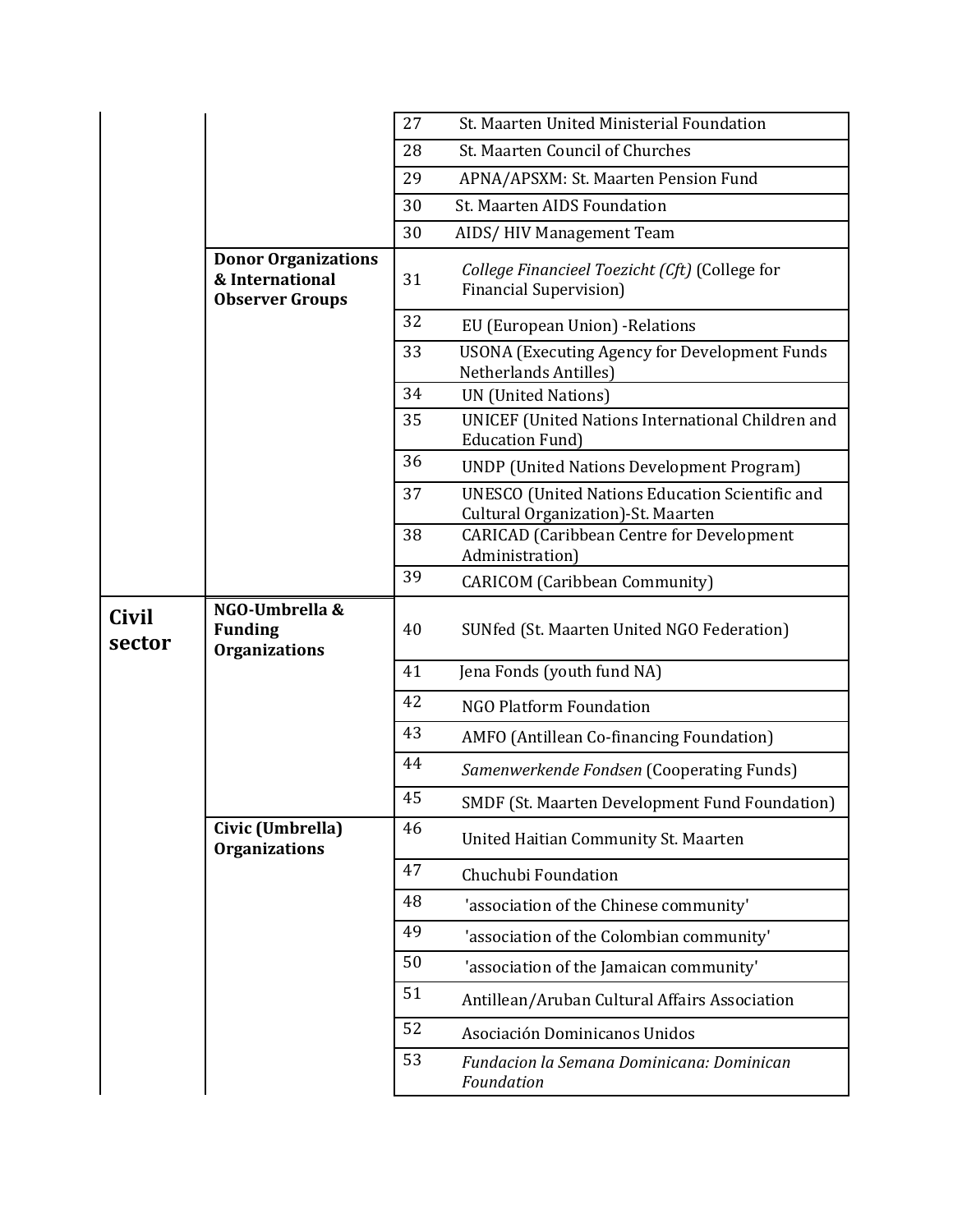|                                           | 54 | 'association of the Dominican Republic community'                                     |
|-------------------------------------------|----|---------------------------------------------------------------------------------------|
|                                           | 55 | <b>Guyanese Foundation</b>                                                            |
|                                           | 56 | 'association of the Curaçaoan community'                                              |
|                                           | 57 | Cay Bay Community council                                                             |
|                                           | 58 | <b>Rupert I Maynard Foundation</b>                                                    |
|                                           | 59 | St. Peters Community Centre                                                           |
|                                           | 60 | <b>Saunders Community Foundation</b>                                                  |
|                                           | 61 | Belvedère Community Center                                                            |
|                                           | 62 | <b>Cole Bay Community Council</b>                                                     |
|                                           | 63 | <b>Red Cross</b>                                                                      |
|                                           | 64 | St. Maarten Youth Council Association                                                 |
|                                           | 65 | Federatie Antilliaanse Jeugdzorg (FAJ)/ Antillean<br>federation for youth care        |
|                                           | 66 | <b>Dutch Quarter Community Council</b>                                                |
| Natural Heritage/<br><b>Environmental</b> | 67 | <b>Nature Foundation</b>                                                              |
|                                           | 68 | <b>Emilio Estate Foundation</b>                                                       |
|                                           | 69 | EPIC (Environmental Detection in the Caribbean)                                       |
|                                           | 70 | Pride Foundation                                                                      |
| <b>Cultural &amp; Historical</b>          | 71 | Philipsburg Culture & Community Center                                                |
| <b>Heritage foundations</b>               |    |                                                                                       |
|                                           | 72 | <b>Conscious Lyrics Foundation</b>                                                    |
|                                           | 73 | SIMARC (St. Maarten Archeological and Research<br>Centre)                             |
|                                           | 74 | St. Maarten Nation Building Foundation & l'esprit<br>de Concordia - St. Martin nation |
|                                           | 75 | St. Maarten National Youth Steel Foundation<br>(SNYSO)                                |
|                                           | 76 | <b>Fraser's Dance Theatre</b>                                                         |
|                                           | 77 | The Talking Drums                                                                     |
|                                           | 78 | St. Maarten/St. Martin Navy League Council                                            |
|                                           | 79 | St. Maarten Cultural and Activities Foundation                                        |
|                                           | 80 | St. Maarten Carnival Development Foundation                                           |
|                                           | 81 | Time Bomb                                                                             |
|                                           | 82 | St. Maarten Black History Awareness Foundation                                        |
|                                           | 83 | Jewel Foundation                                                                      |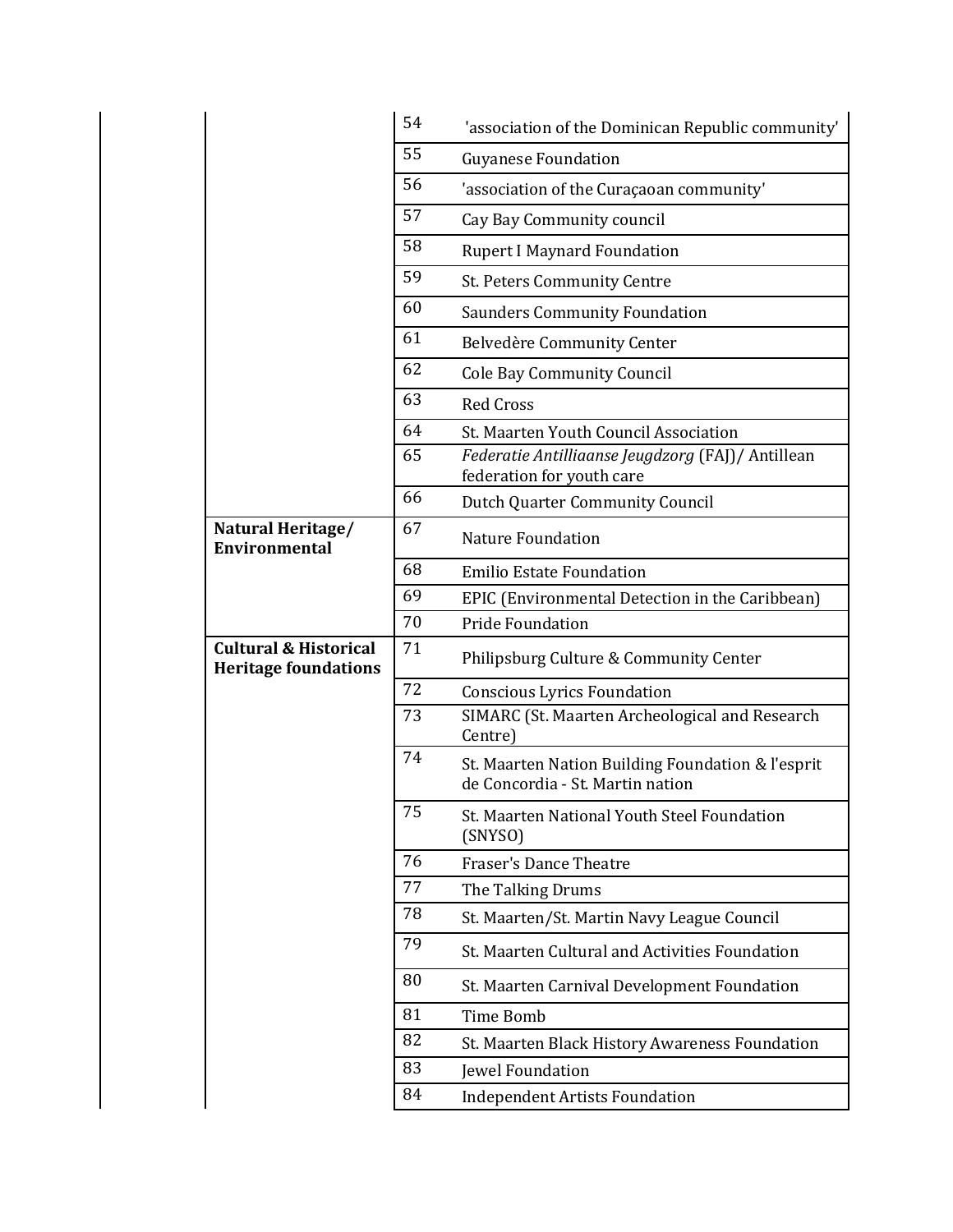|                                                           | 85  | African Cultural Heritage Foundation: Kuumba                                                  |  |
|-----------------------------------------------------------|-----|-----------------------------------------------------------------------------------------------|--|
|                                                           | 86  | <b>Motiance Dance School</b>                                                                  |  |
|                                                           | 87  | Imbali Creative Movement Foundation                                                           |  |
|                                                           | 88  | <b>Dance Dimensions Academy</b>                                                               |  |
|                                                           | 89  | St. Maarten Arts Circle Foundation                                                            |  |
|                                                           | 90  | St. Maarten Dance Theatre                                                                     |  |
|                                                           | 91  | One Young Poet Society Art Foundation                                                         |  |
|                                                           | 92  | St. Maarten National Heritage Foundation                                                      |  |
| Care, Welfare &<br><b>Poverty alleviation/</b><br>Charity | 93  | Rotary Club                                                                                   |  |
|                                                           | 94  | Tsu-Chi Foundation                                                                            |  |
|                                                           | 95  | <b>Solidarity Foundation</b>                                                                  |  |
|                                                           | 96  | Home Away From Home Taking Care Of The Golden<br><b>Age Foundation</b>                        |  |
|                                                           | 97  | <b>Meals on Wheals</b>                                                                        |  |
|                                                           | 98  | <b>Cancer Foundation</b>                                                                      |  |
|                                                           | 99  | Diamobiel Twee: Verbetering van de diabetes<br>preventie (Diabetes Foundation of St. Maarten) |  |
|                                                           | 100 | SOS (Seeking Out Solutions)                                                                   |  |
|                                                           | 101 | <b>ODEAN</b> (Netherlands Antilles Nurses Association)                                        |  |
|                                                           | 102 | <b>SUWA (St. Maarten United Women Association)</b>                                            |  |
|                                                           | 103 | <b>Women's Information Center</b>                                                             |  |
|                                                           | 104 | <b>Adventist Women Ministries</b>                                                             |  |
|                                                           | 105 | <b>Business and Professional Women</b>                                                        |  |
|                                                           | 106 | <b>CPS</b>                                                                                    |  |
|                                                           | 107 | <b>Peridot Foundation</b>                                                                     |  |
|                                                           | 108 | <b>Pink and Proud Foundation</b>                                                              |  |
|                                                           | 109 | <b>Positive Foundation</b>                                                                    |  |
|                                                           | 110 | <b>Prominent Women</b>                                                                        |  |
|                                                           | 111 | Lions club                                                                                    |  |
|                                                           | 112 | Victorious Living Foundation                                                                  |  |
|                                                           | 113 | Stichting Zorgverlening Wit Gele Kruis                                                        |  |
|                                                           | 114 | Multi-Purpose Organization Foundation: Crystal<br><b>Children Home</b>                        |  |
|                                                           | 115 | Voices                                                                                        |  |
|                                                           | 116 | I Can Foundation                                                                              |  |
|                                                           | 117 | AA/NA (Alcoholics/Narcotics Anonymous)                                                        |  |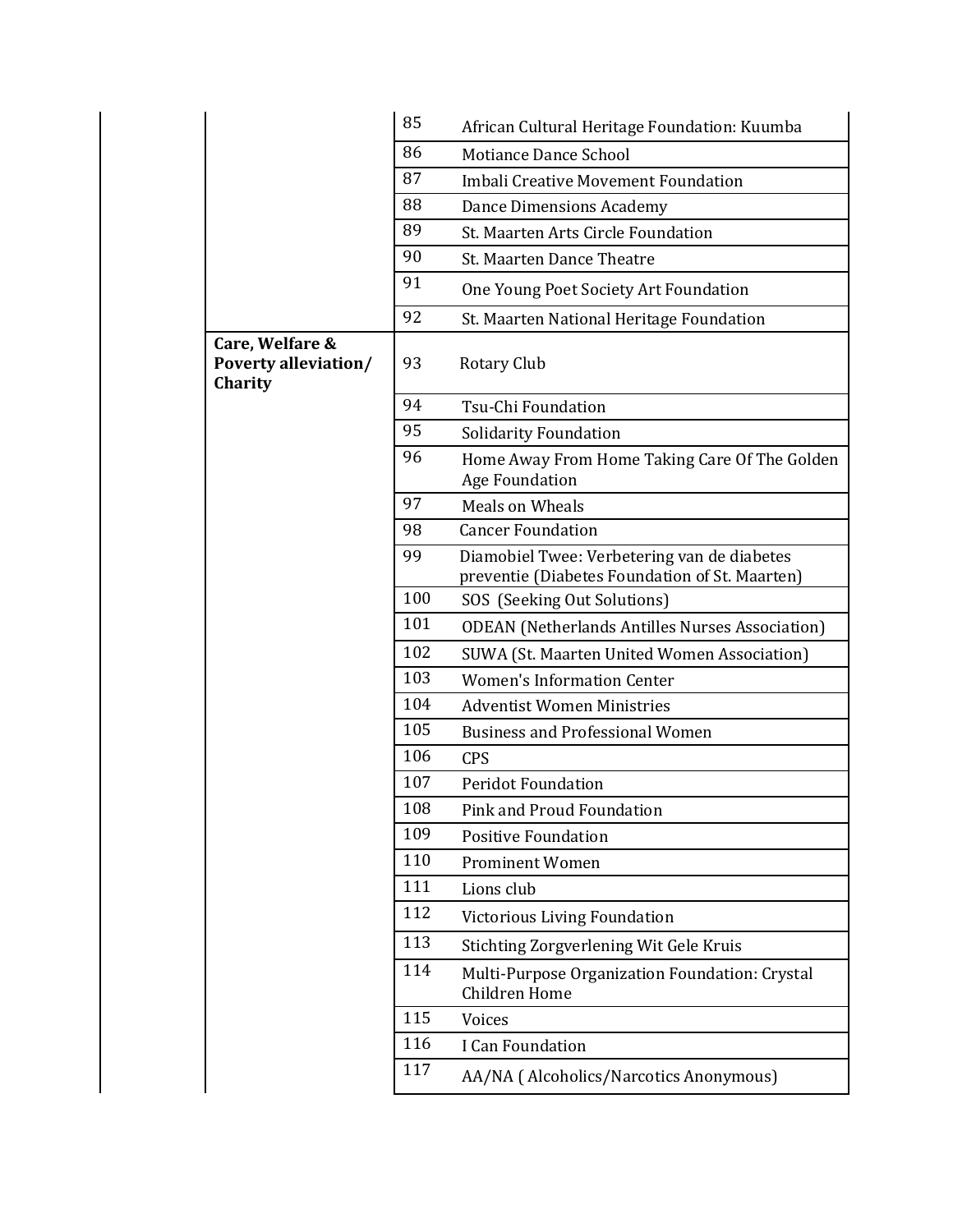|                              | 118                                                 | <b>Turning Point Foundation</b>                            |
|------------------------------|-----------------------------------------------------|------------------------------------------------------------|
|                              | 119<br>Safe Haven                                   |                                                            |
|                              | 120                                                 | Repairers of Broken Walls Foundation                       |
| <b>Youth &amp; Education</b> | 121<br><b>Catholic School Board</b>                 |                                                            |
|                              | 122                                                 | The Alpha & Omega Projects Foundation                      |
|                              | 123<br><b>Foundation Based Education Schools</b>    |                                                            |
|                              | 124<br><b>AHEAD Foundation</b>                      |                                                            |
|                              | 125<br>The Language Learning Institute Foundation   |                                                            |
|                              | 126<br>Soualiga Kids Foundation                     |                                                            |
|                              | 127<br>Family & Friends Network: mentorship program |                                                            |
|                              | 128<br><b>Beyond Writing Foundation</b>             |                                                            |
|                              | 129<br><b>SIFMA</b>                                 |                                                            |
|                              | 130                                                 | The Positively Active After-School Kids                    |
|                              | 131                                                 | Winward Island Educa RRR                                   |
|                              | 132<br>Help our Children Foundation                 |                                                            |
|                              | 133                                                 | ASA (After School Activities)                              |
|                              | 134<br>Quest for Knowledge Afterschool Program      |                                                            |
|                              | 135<br>Boys Brigade St. Maarten                     |                                                            |
|                              | 136<br>Girls Brigade St. Maarten                    |                                                            |
|                              | 137<br>7th Day Adventists Pathfinders               |                                                            |
|                              | 138<br><b>Berthilou Creative Learning</b>           |                                                            |
|                              | 139<br><b>Youth Beat Foundation</b>                 |                                                            |
|                              | 140                                                 | <b>Foundation Catholic Education</b>                       |
|                              | 141                                                 | <b>Andante Music School</b>                                |
|                              | 142                                                 | Scouting Antiano district St. Maarten                      |
|                              | 143                                                 | Voices from Lower Princess Quarter                         |
|                              | 144                                                 | Simpson Bay Sports Cultural and Recreational<br>Foundation |
|                              | 145                                                 | Sophia's Camp Foundation                                   |
|                              | 146                                                 | Reach Out and Touch Foundation                             |
|                              | 147                                                 | Junior Chamber International St. Maarten (JCI)             |
|                              | 148                                                 | Dutch Quarter Youth Projectors                             |
|                              | 149                                                 | St. Maarten Children Club                                  |
| <b>Sport Associations</b>    | 150                                                 | St. Maarten Volleyball Association                         |
|                              | 151                                                 | St. Maarten Little League Foundation                       |
|                              | 152                                                 | Caribbean Swim Team Association                            |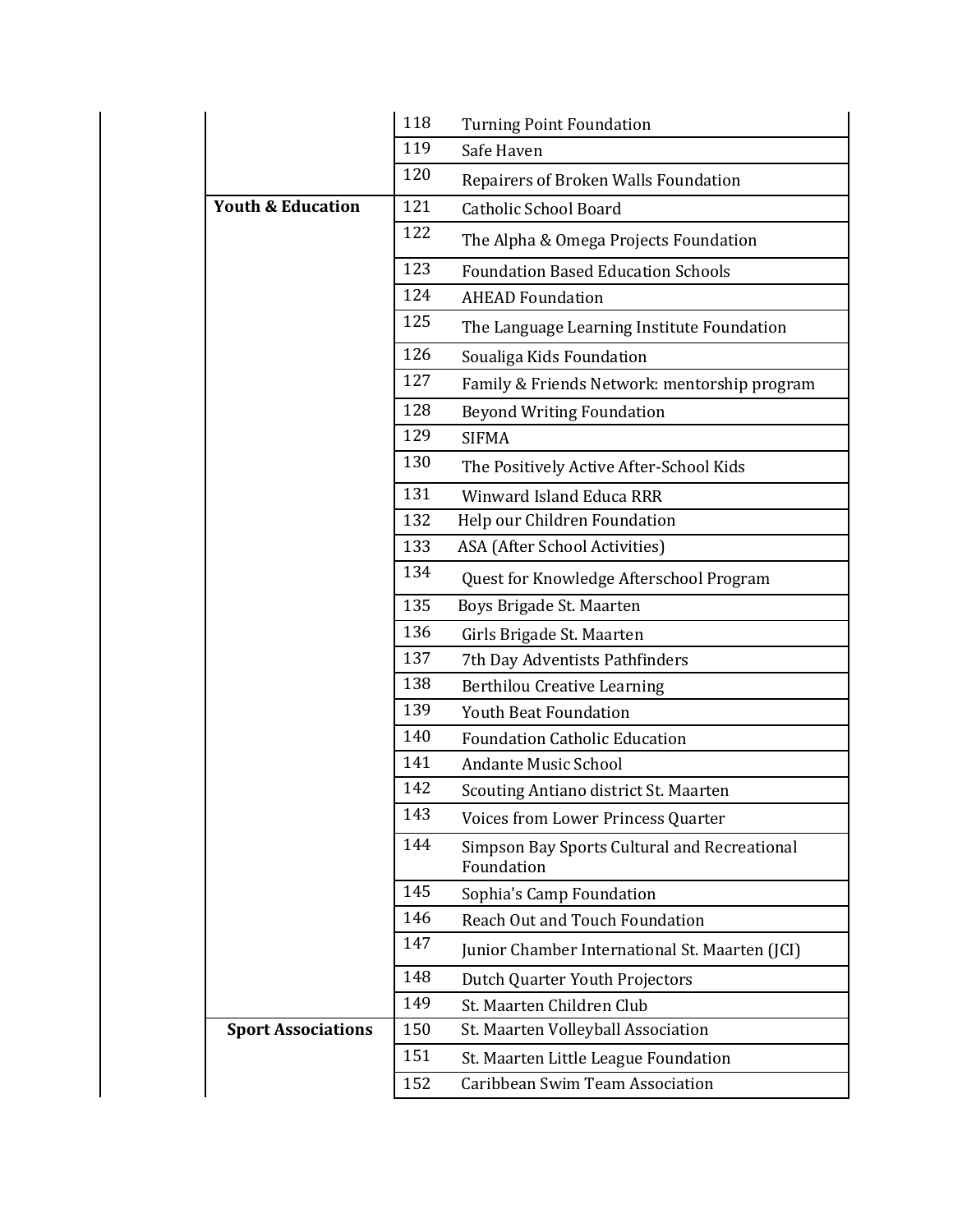|                          |                                         | 153 | <b>Frankie Swimming School</b>                            |
|--------------------------|-----------------------------------------|-----|-----------------------------------------------------------|
|                          |                                         | 154 | St. Maarten Softball Association                          |
|                          |                                         | 155 | <b>Super Splash Swimming Team Association</b>             |
|                          |                                         | 156 | St. Maarten Soccer Association                            |
|                          |                                         | 157 | Friendly Island Cycling Association                       |
|                          |                                         | 158 | St. Maarten Football Association                          |
|                          |                                         | 159 | St. Maarten Cricket Association                           |
|                          |                                         | 160 | Carl's & sons Female Cricket Association                  |
|                          |                                         | 161 | St. Maarten Amateur Boxing Association                    |
|                          |                                         | 162 | St. Maarten Boxing Association                            |
|                          |                                         | 163 | St. Maarten Basketball Association                        |
|                          |                                         | 164 | St. Maarten Body Building & Fitness Association           |
|                          |                                         | 165 | St. Maarten Baseball Association                          |
| <b>Private</b><br>sector | <b>Business</b><br><b>Organizations</b> | 166 | St. Maarten Hospitality and Tourism Association<br>(SHTA) |
|                          |                                         | 167 | St. Maarten Business Development Foundation<br>(SBDF)     |
|                          |                                         | 168 | Chamber of Commerce (CoC)                                 |
|                          |                                         | 169 | St. Maarten Harbor Group of Companies                     |
|                          |                                         | 170 | PJIA (Princes Juliana International Airport)              |
|                          |                                         | 171 | <b>Time Share Association</b>                             |
|                          |                                         | 172 | Marine Trade Association (SMMTA)                          |
|                          |                                         | 173 | <b>Small Hotel Association</b>                            |
|                          |                                         | 174 | St. Maarten Monument Fund Foundation                      |
|                          | <b>Banks &amp; Post</b>                 | 175 | <b>Windward Island Bank</b>                               |
|                          |                                         | 176 | Royal Bank of Canada (RBC Bank N.V.)                      |
|                          |                                         | 177 | Scotia Bank                                               |
|                          |                                         | 178 | First Caribbean Bank                                      |
|                          |                                         | 179 | Central Bank of St. Maarten                               |
|                          |                                         | 180 | <b>ORCO Bank</b>                                          |
|                          |                                         | 181 | Nieuwe Post NV                                            |
|                          | Communication<br>peers                  | 182 | The Daily Herald Newspaper                                |
|                          |                                         | 183 | The Today Newspaper                                       |
|                          |                                         | 184 | 'AVS'                                                     |
|                          |                                         | 185 | 'WTN'                                                     |